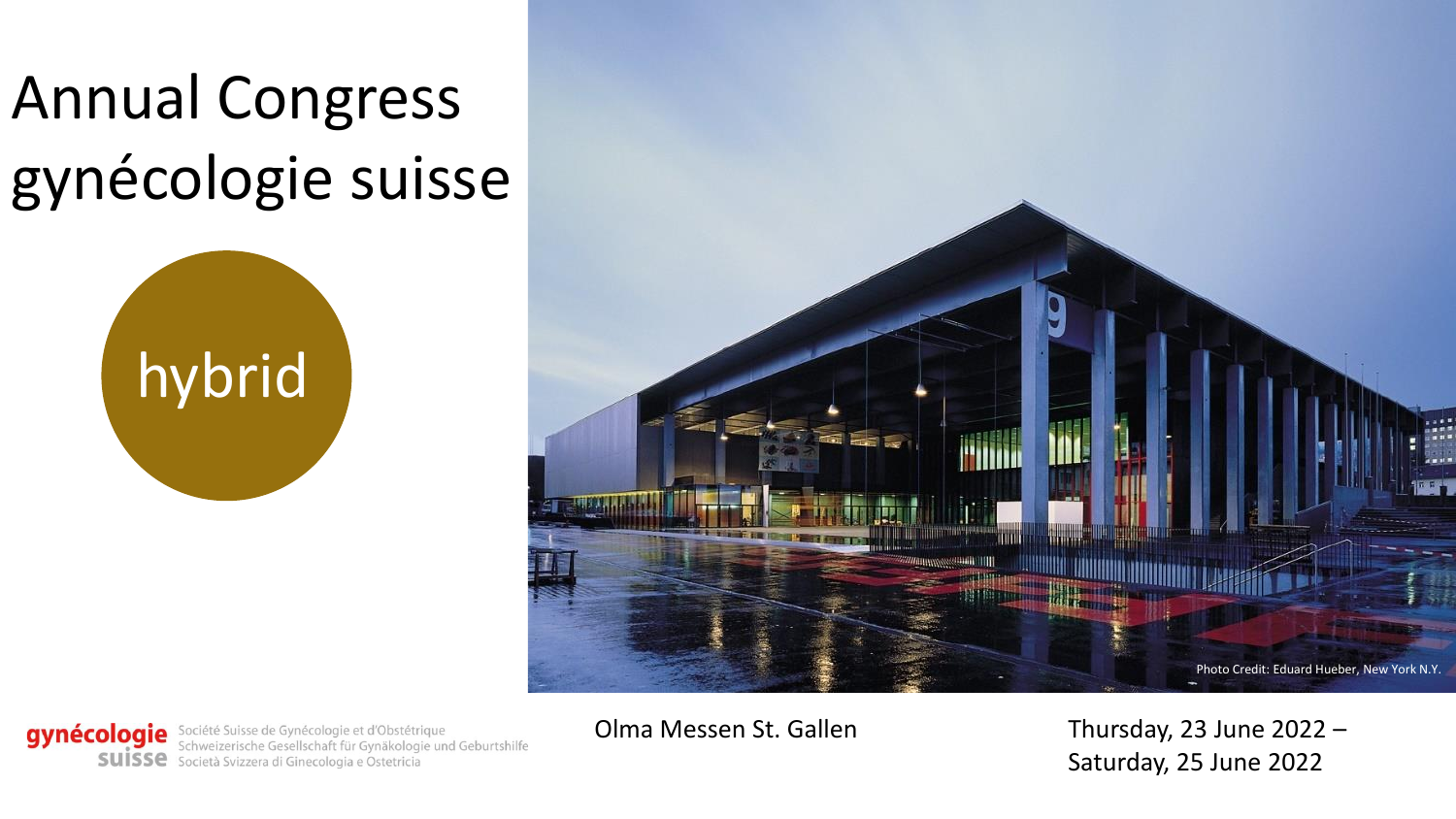

gynécologie Société Suisse de Gynécologie et d'Obstétrique<br>Schweizerische Gesellschaft für Gynäkologie und Geburtshilfe SUISSE Società Svizzera di Ginecologia e Ostetricia

Olma Messen St. Gallen Thursday, 23 June 2022 – Saturday, 25 June 2022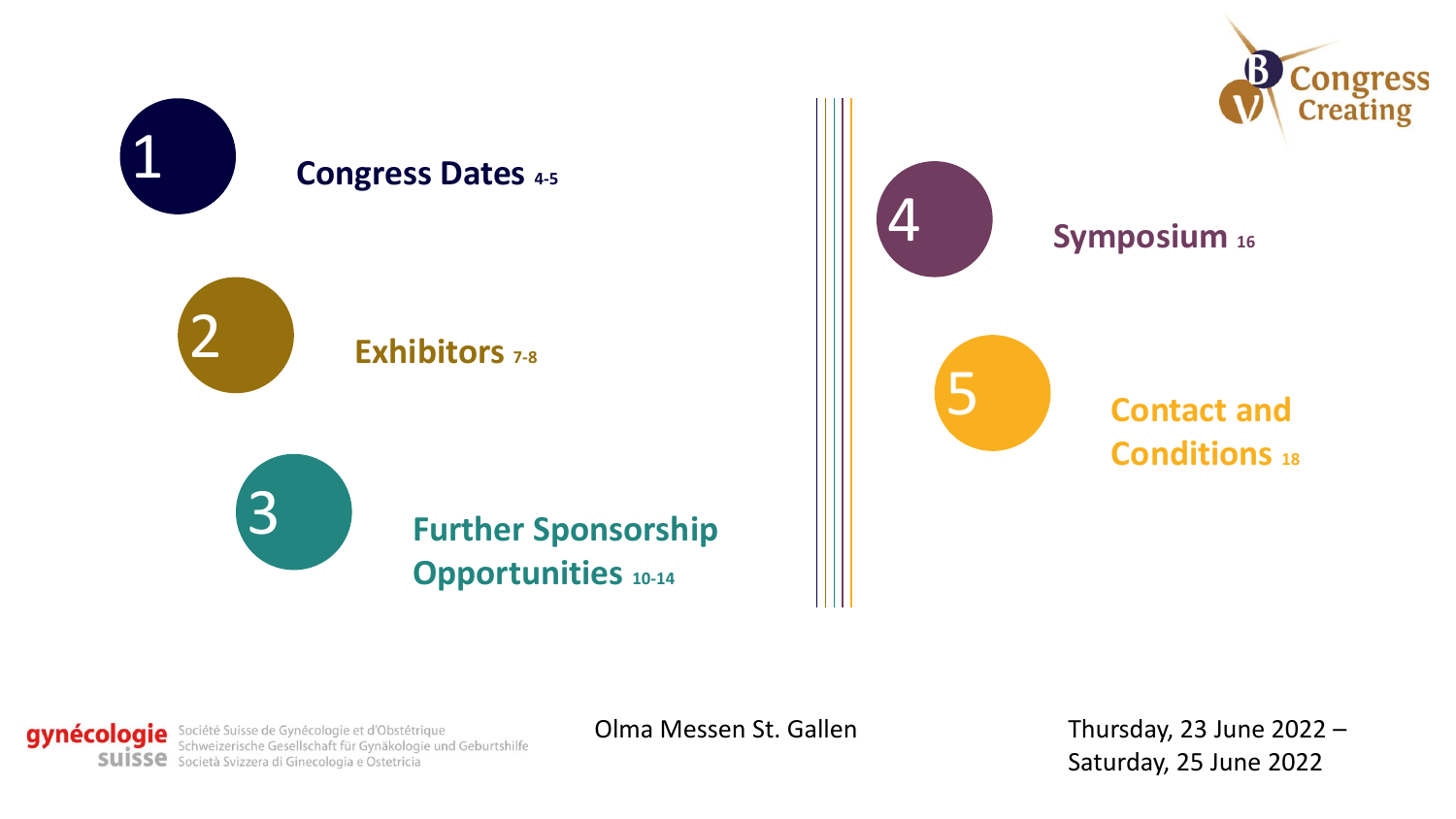

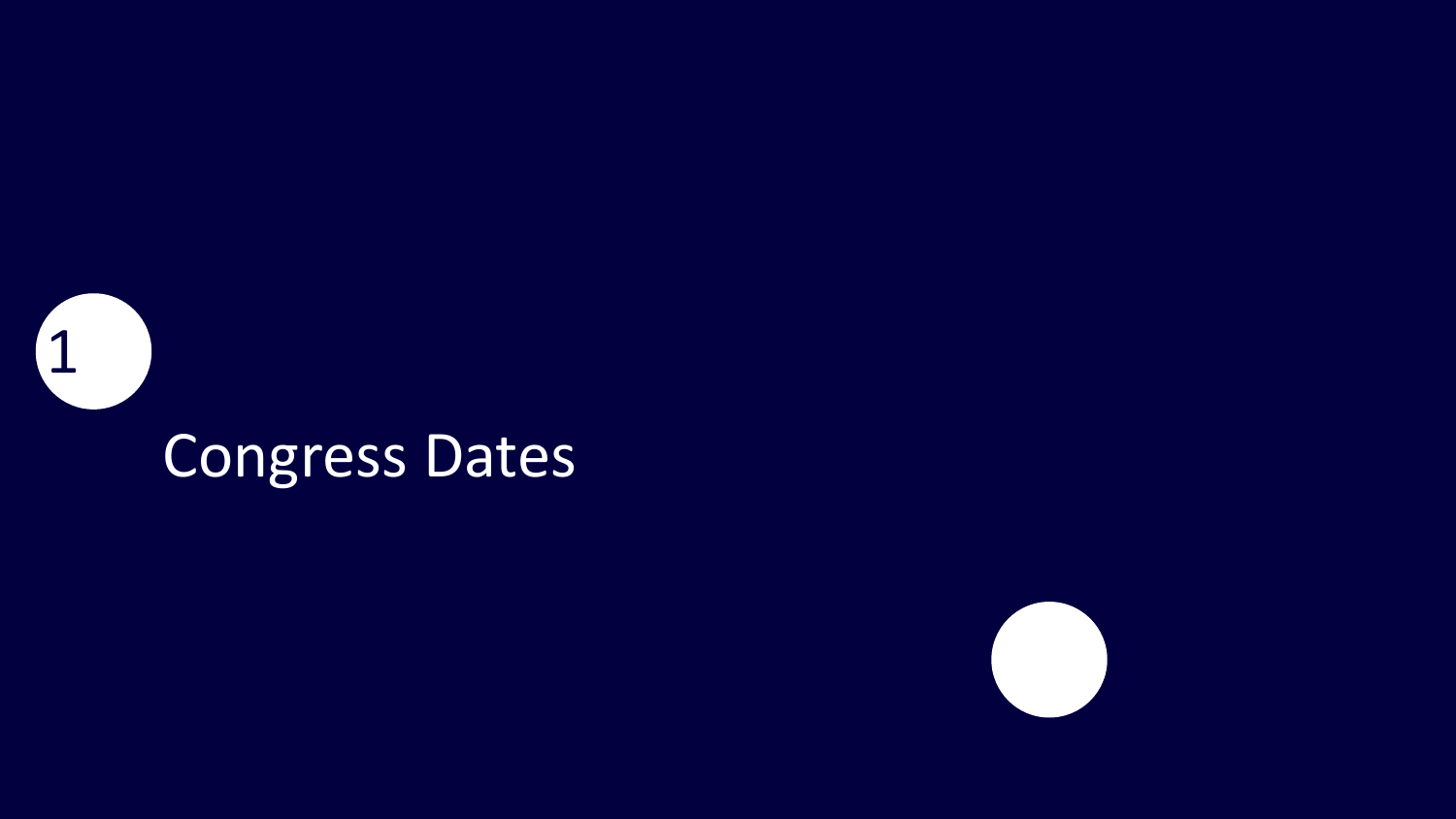#### **Organiser**

gynécologie suisse Swiss Society for Gynaecology and Obstetrics

#### **Congress Organisation**

BV Congress Creating GmbH Industriestrasse 37 CH-8625 Gossau

#### **Congress Venue**

Olma Messen St. Gallen Halle 9.1

#### **CONGRESS DATES**



#### **Congress**

Thursday, 23 June 2022, 09:00 Hrs – Saturday, 25 June 2022, 17:30 Hrs

**Industrial Exhibition** Thursday, 23 June 2022, 09:00 Hrs – Friday, 24 June 2022, approx. 17:30 Hrs

**Structure Exhibition** Tuesday, 21 June 2022, 13:00 – 18:00 Hrs Wednesday, 22 June 2022, 08:00 – 18:00 Hrs

**Dismantling Structure Exhibition** Friday, 24 June 2022, from approx. 17:30 Hrs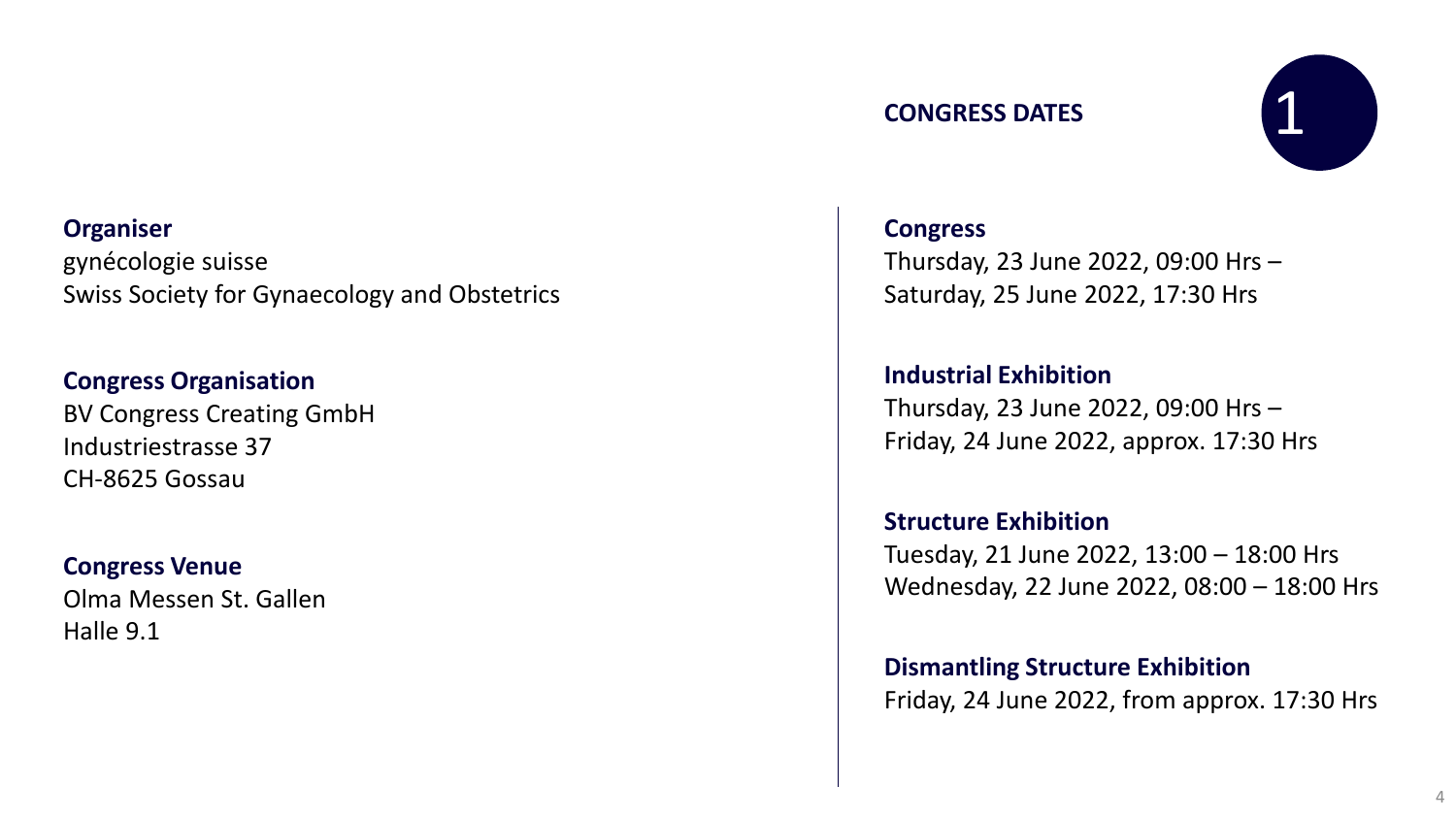#### **CONGRESS DATES**



#### **Participants**

Gynaecologists from Switzerland Physicians in private practice, clinicians, assistant and senior physicians

The Annual Congress of the Swiss Society of Gynaecology and Obstetrics is the **largest** national event in the field of gynaecology/ obstetrics and is considered an **important** event for its members.

**Congress Language** German and French

For the scientific sessions, the slides are created in English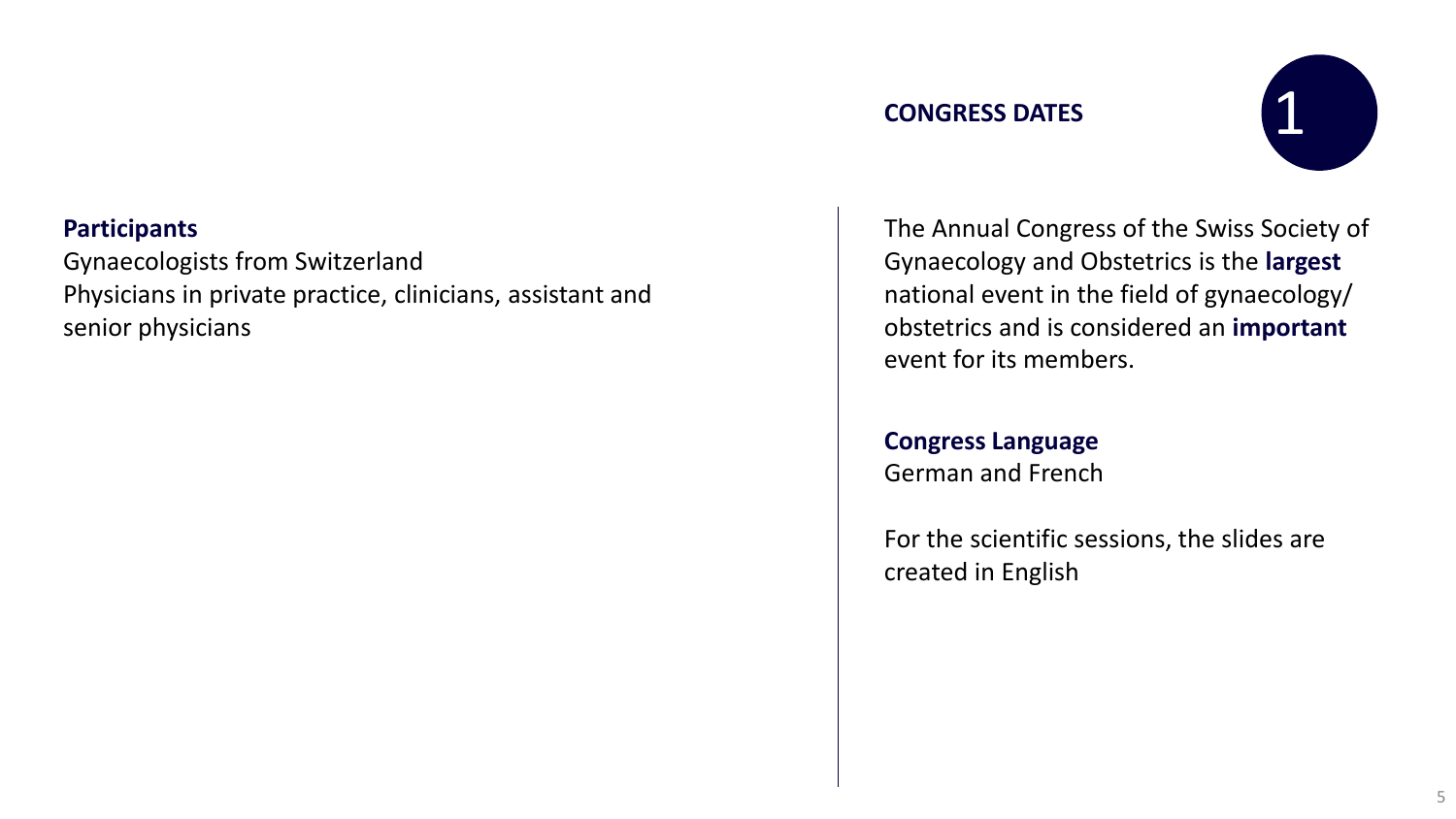

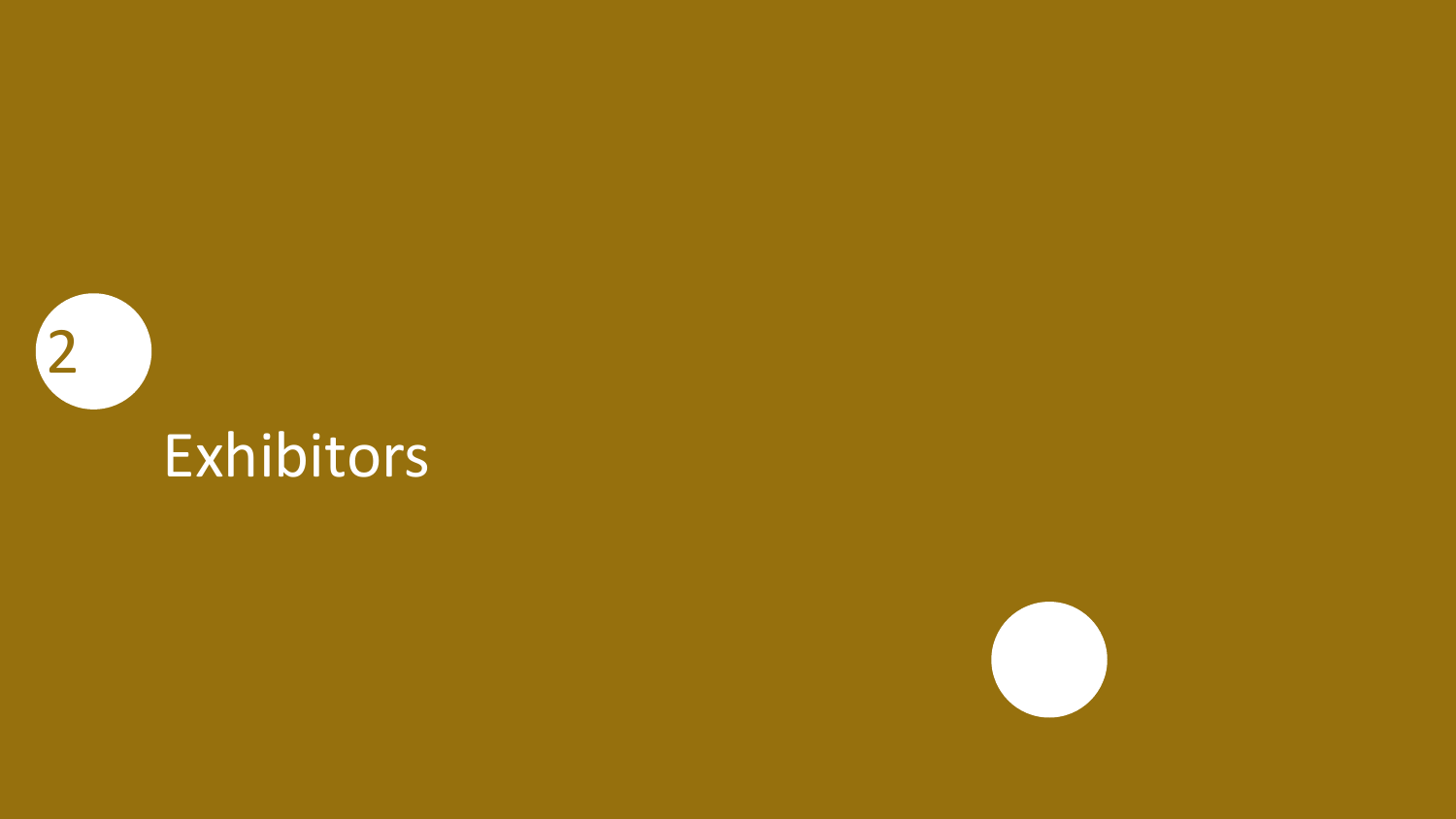

The Annual Congress of gynécologie suisse is accompanied by an **Industrial Exhibition**. **Present** and **position** your company at the most important event of gynécologie suisse.

#### **Stand in the Industrial Exhibition**

Minimum Stand Area: 6 m<sup>2</sup> Price per m<sup>2</sup>: CHF 490.00 – CHF 550.00 excl. 7.7% VAT.

#### **Non-Profit-Organisation**

Special price inquiry via e-mail to the Congress Organisation. [sekretariat@bvcongress-creating.ch](mailto:sekretariat@bvcongress-creating.ch) Stand will be allocated according to availability at the end of March 2022.

#### **Basic Information**

Please note that you rent the empty stand area without furniture/partition walls.

#### **Pre-reservation only under the following conditions** Until 31.10.2021: Sponsorpartner of the Congress 2021 or Stand area from 30 m<sup>2</sup> or Sponsor contribution of more than CHF 8'000.00

Stand allocation according to receipt of booking

[> Online Form Pre-Booking](https://bvcongress-creating.ch/machform9/view.php?id=242826)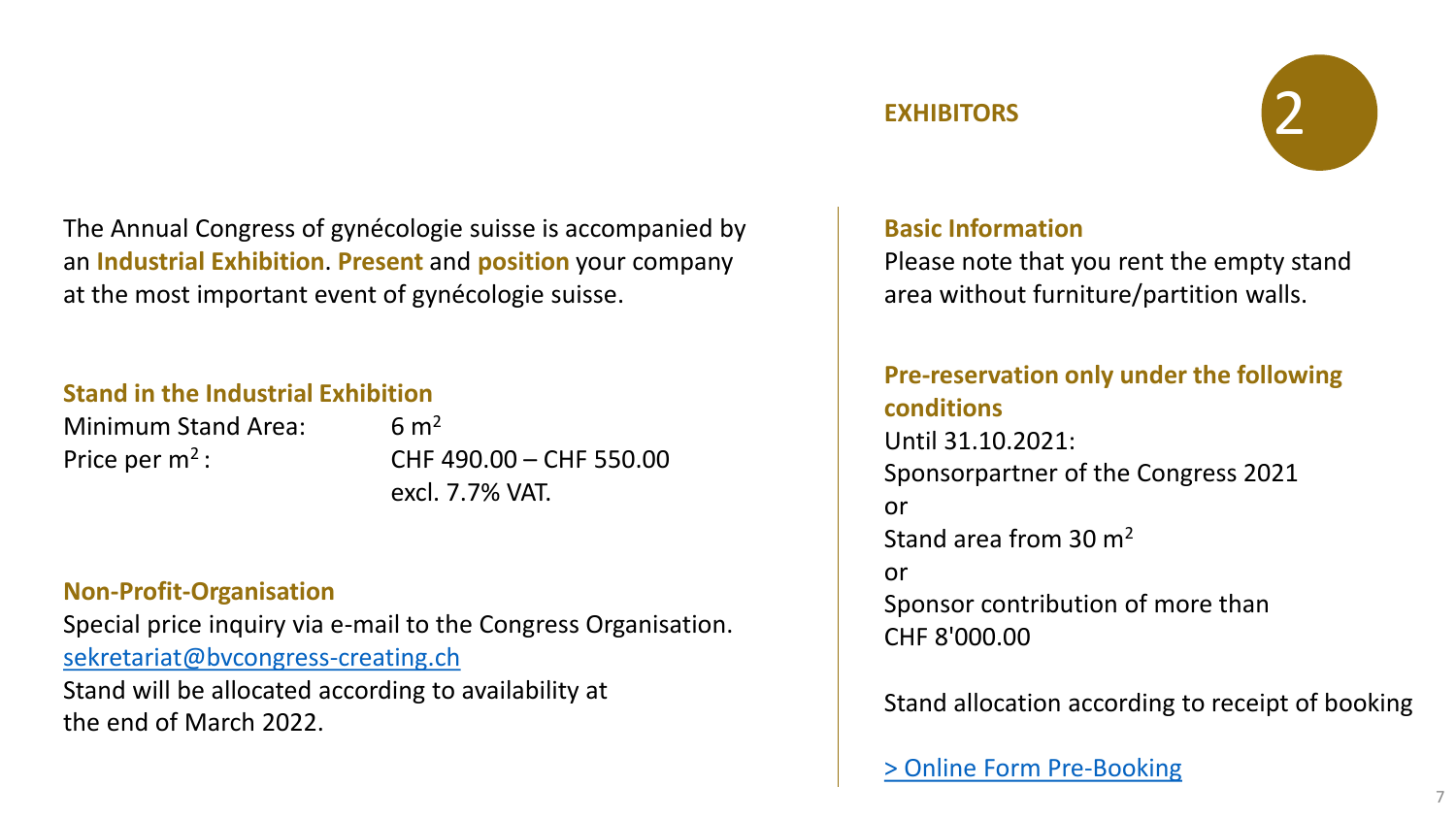

#### **Registration for the Stand Application** from 1 November 2021

Before logging in, you must register as a company. Username and password can be chosen (please do not use special characters).

Please note that you will not be able to access the stand reservation without registration data.

**Stand Registration (First come – First served)** from 23 November 2021, 09:00 Hrs Stand  $10 - 29$  m<sup>2</sup>

from 24 November 2021, 09:00 Hrs Stand  $6 - 9$  m<sup>2</sup>

Stand registrations must be made via the Internet. [www.f.sggg-kongress.ch](http://www.f.sggg-kongress.ch/)

#### **Construction of Industrial Exhibition**

Tuesday, 21 June 2022, 13:00 – 18:00 Hrs Wednesday, 22 June 2022, 08:00 – 18:00 Hrs

#### **Dismantling Industrial Exhibition**

Friday, 24 June 2022, from approx. 17:30 Hrs

Detailed stand construction information for assembly and dismantling will be sent to exhibitors in March 2022.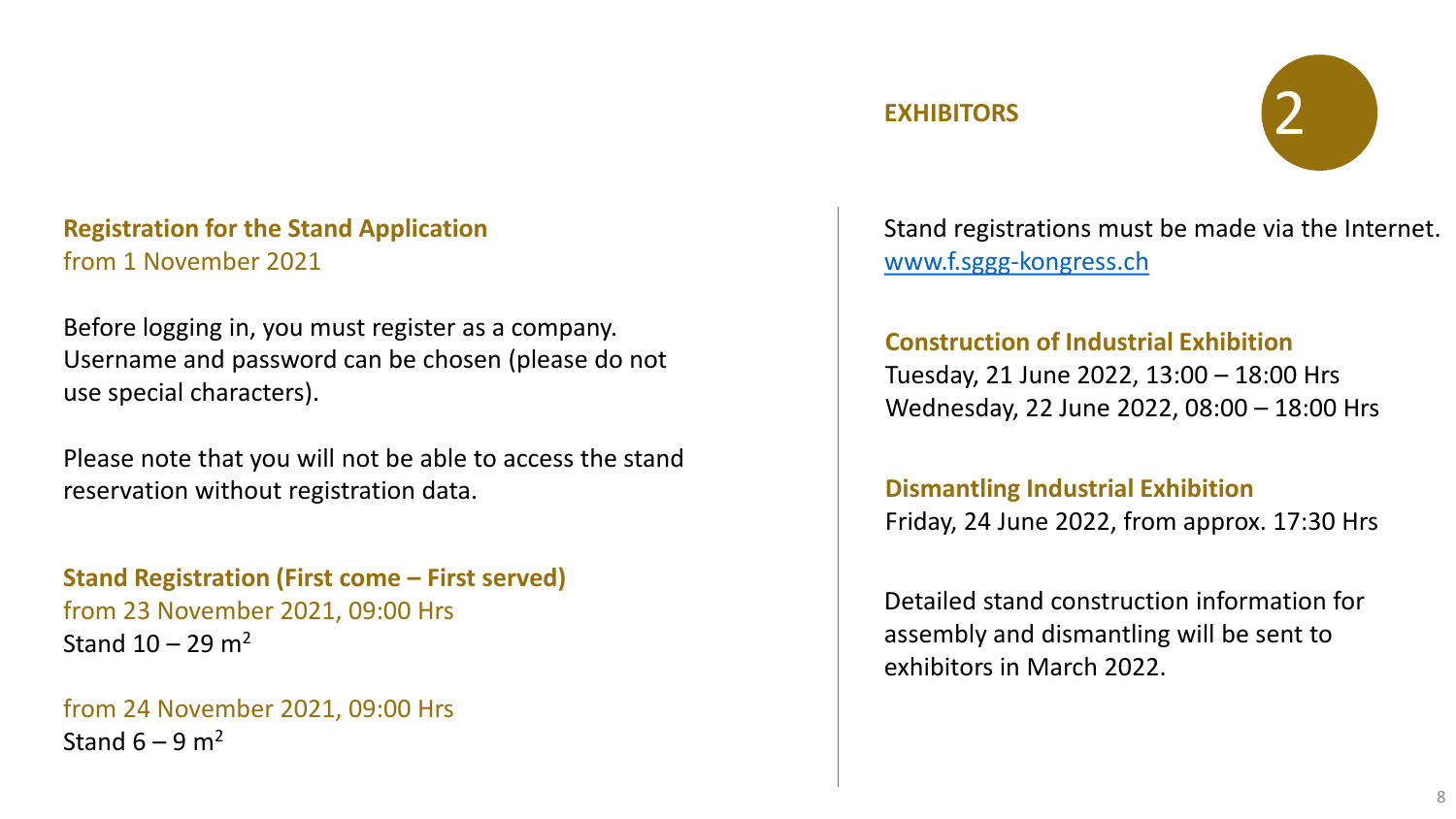3

## Further Sponsorship Opportunities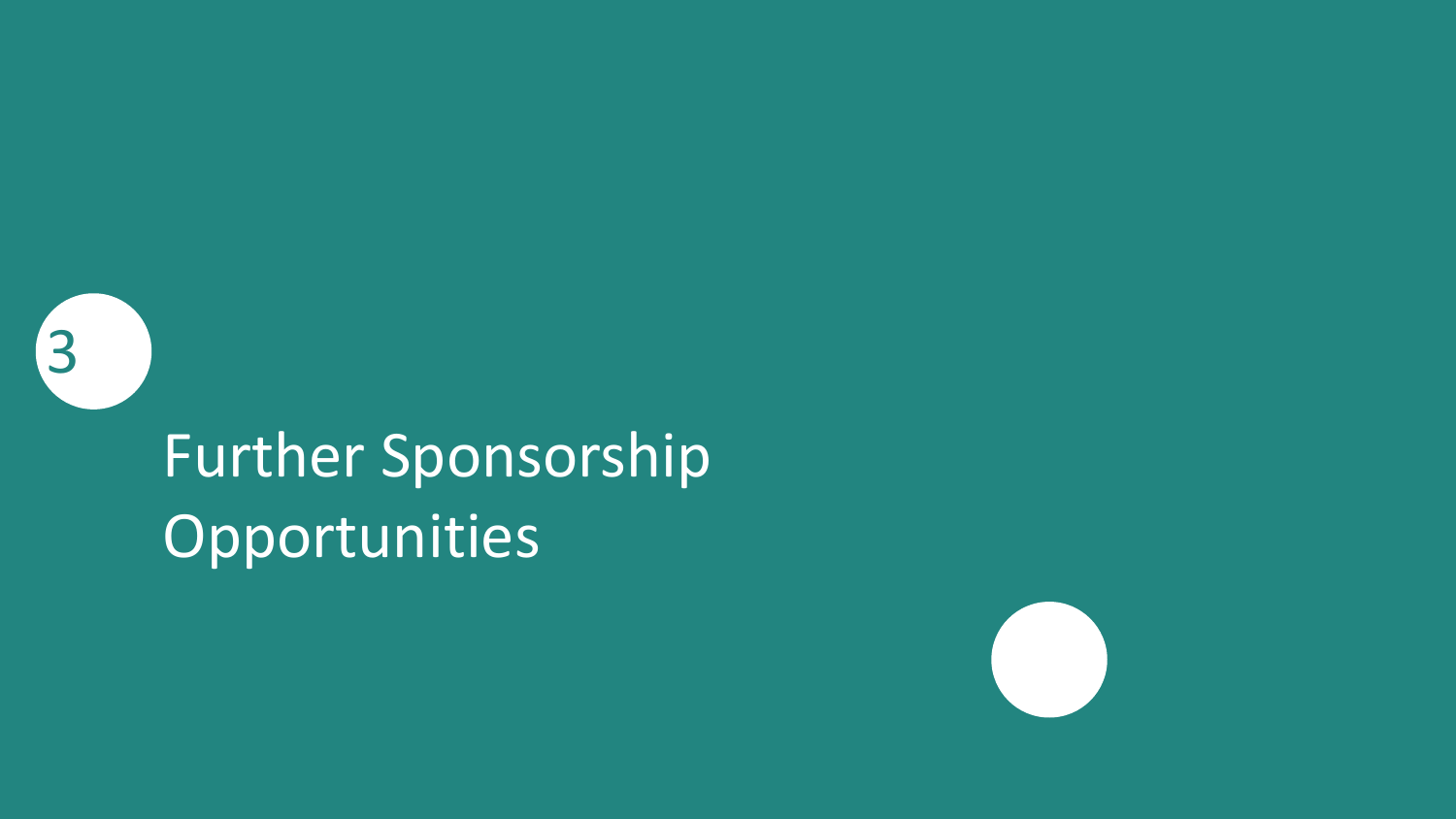#### **Booklet Programme Website**

The programme will no longer be distributed in printed form it will only be published on the website.

A German and a French version will be produced.

#### Format: A5

#### **Quantity Discount**

| 2 Ads: | 5%   |
|--------|------|
| 3 Ads: | 7.5% |
| 4 Ads: | 10%  |

**Early Booking Discount** 5% for a booking made by 15 November 2021 **FURTHER SPONSORSHIP OPPORTUNITIES**



### **Whole Advertisement** Basic Price: CHF 2'500.00 2. Cover page: surcharge 25% Placement Right Side: surcharge 25% Request Special Placement: surcharge 25% **Half-page Advertisement** Base Price: CHF 1'500.00 **Double-page Advertisement** Base Price: CHF 4'500.00 all prices excl. 7.7% VAT.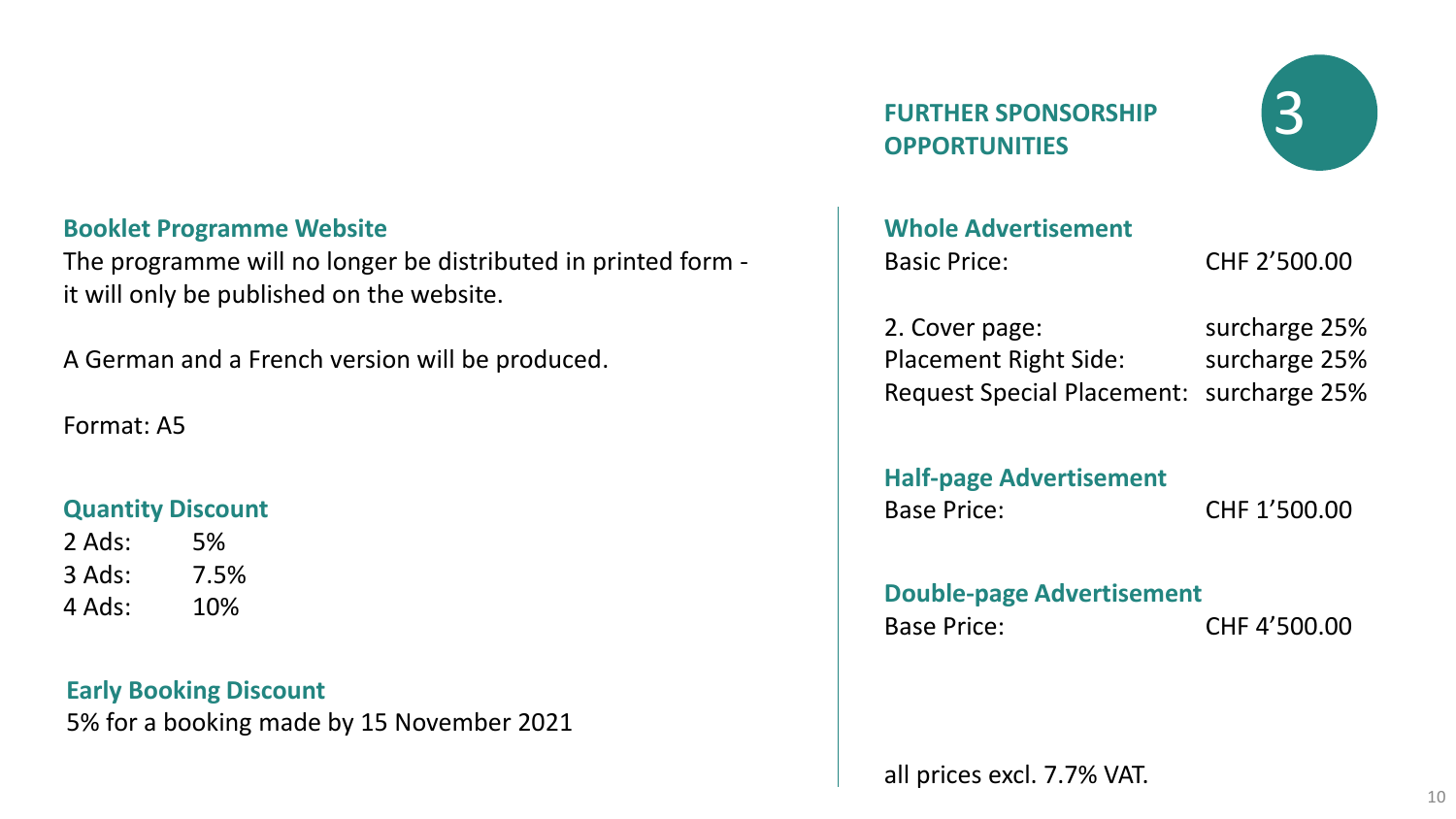#### **Banner Congress-App**

Home page (fixed with other companies): CHF 2'500.00 Programme page (fixed with other companies): CHF 1'000.00

Banner exclusive only one company: surcharge CHF 2'000.00

### **FURTHER SPONSORSHIP OPPORTUNITIES**



#### **Advertising Material**

Supplement Congress Folder: CHF 1'000.00 (max. 1 sheet, A4)

Edition at the Welcome Desk: CHF 1'000.00 (per Day)

Edition at the Welcome Desk: CHF 2'000.00 (Whole Congress)

Edition Welcome Desk must be approved by the Scientific Committee.

all prices excl. 7.7% VAT.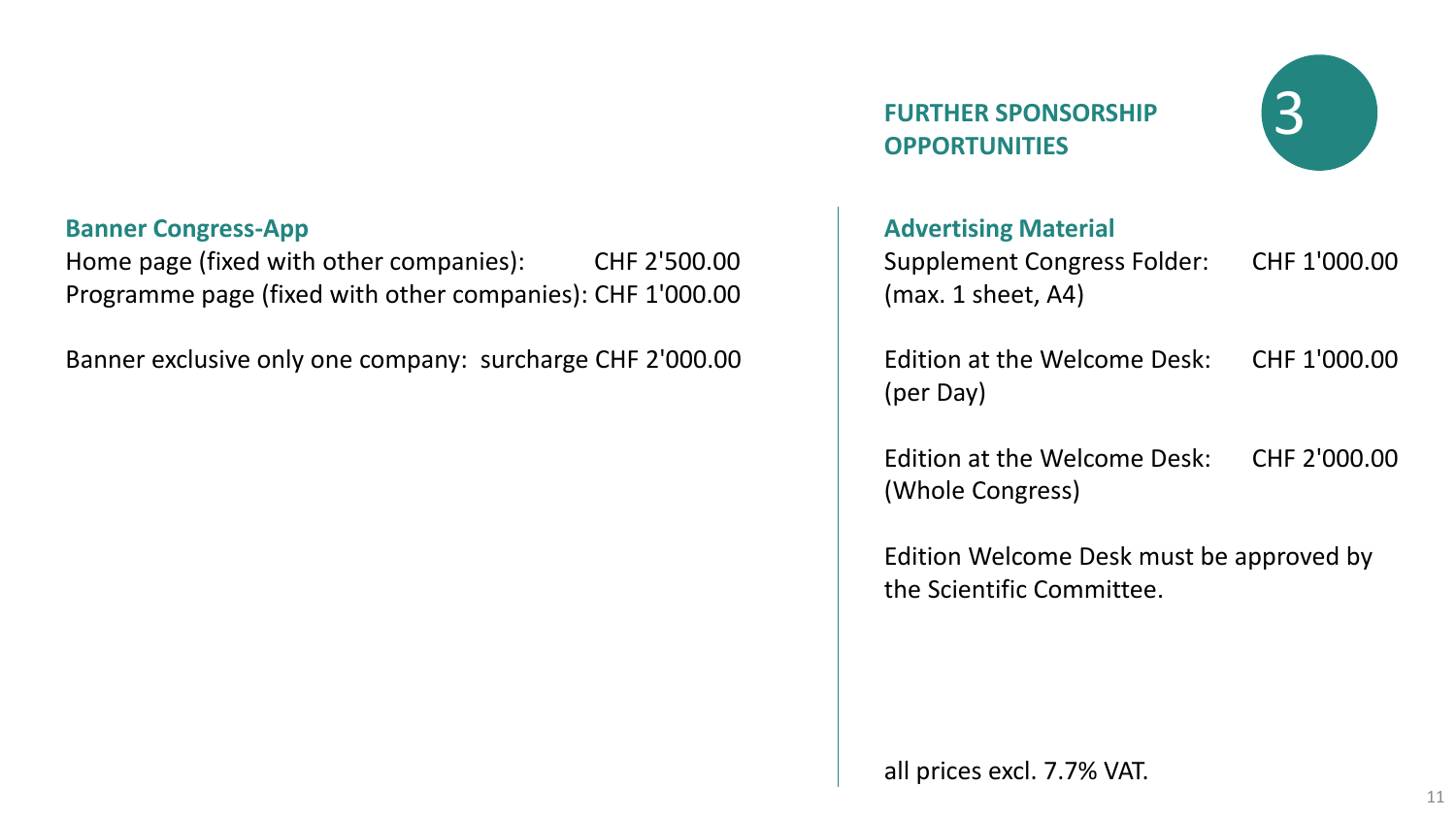#### **Advertising Space on the Congress Website** Logo with Link

On the Home page: CHF 2'800.00 On the Participant's Registration page: CHF 1'800.00 On the Speaker's registration page: CHF 800.00 Exhibitor / Sponsor list: CHF 350.00

### **FURTHER SPONSORSHIP OPPORTUNITIES**



#### **Advertising Space on the Congress Website Video max. 180 Seconds**

On the Participant's Registration page: CHF 2'800.00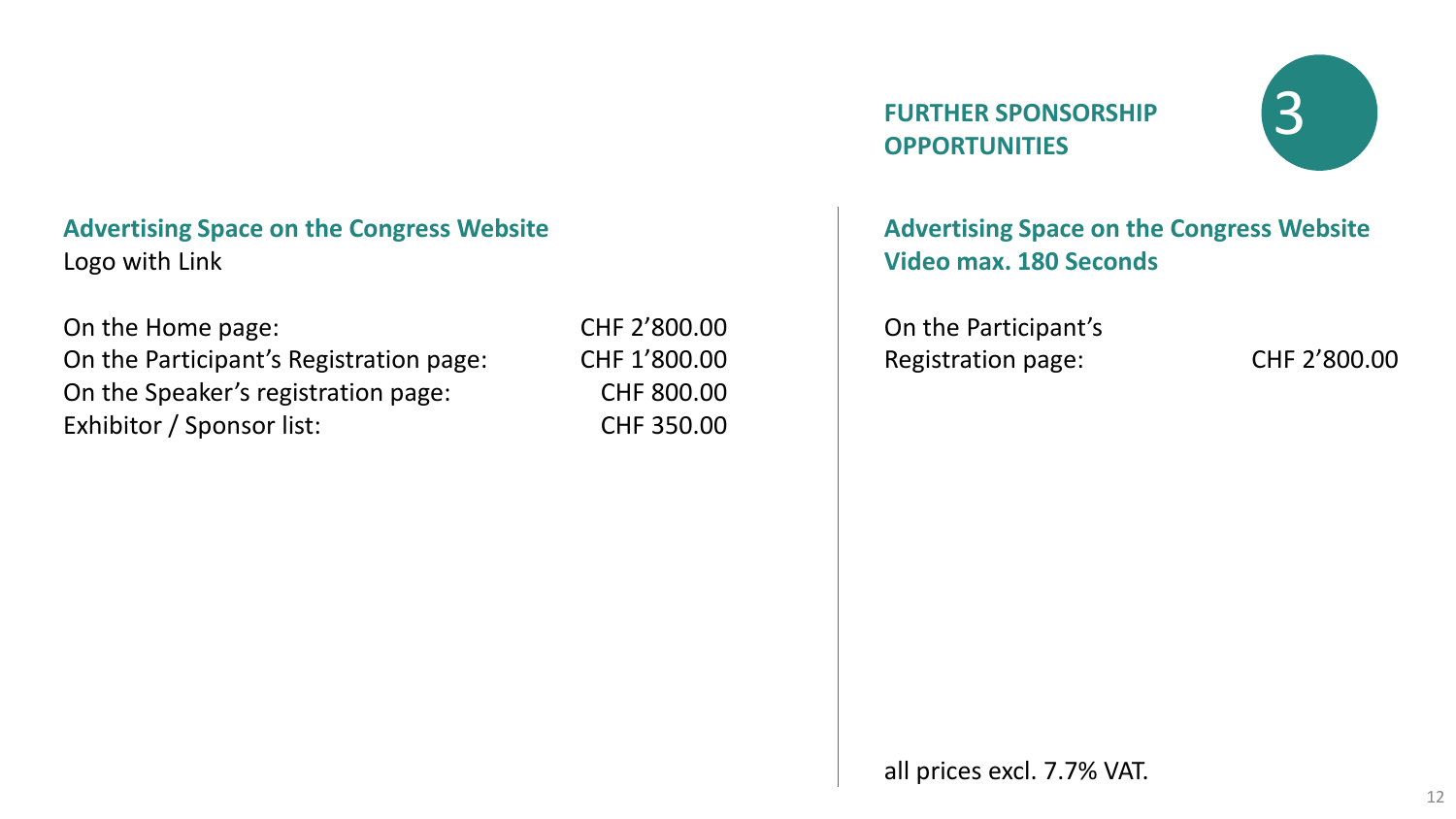#### **Live-Stream**

**Video**

Playing the video in the live-stream exclusively

Exclusive per change up to 30 seconds: CHF 800.00

Request Special Placement Surcharge: CHF 200.00 **Live-Stream**

**FURTHER SPONSORSHIP 3 OPPORTUNITIES**



**Live-Stream Logo with Link**

Each Session On all landing pages: CHF 3'000.00

**Change Slide**

1 insertion per day In alternation with others: CHF 500.00

Request Special Placement Surcharge: CHF 200.00

all prices excl. 7.7% VAT.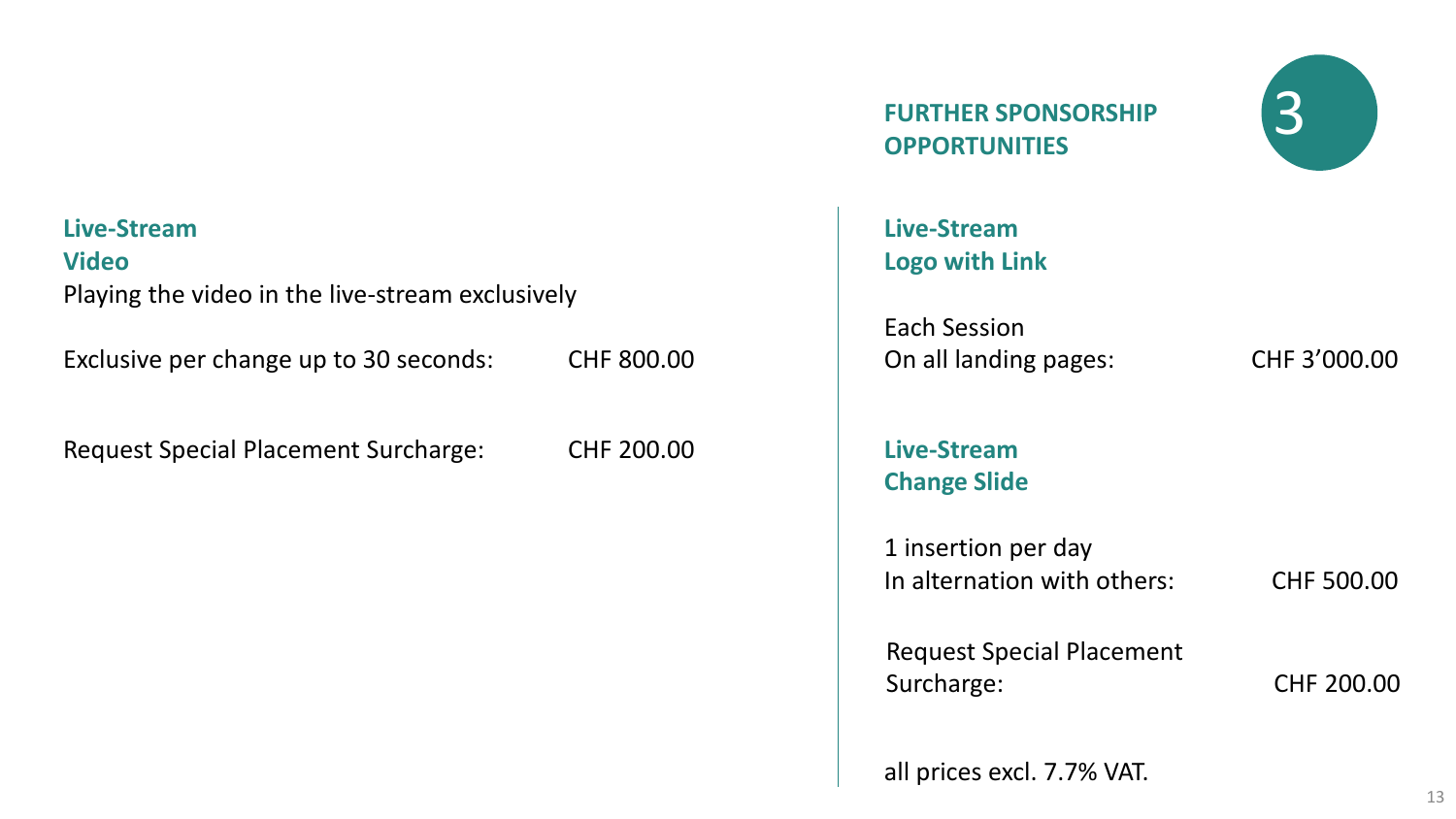#### The Scientific Sessions will be live-streamed.

Videos, brochures, chats, contests, information, likes, photos, sample orders, something to smile about and personal video messages - put yourself in the limelight online!

### **FURTHER SPONSORSHIP OPPORTUNITIES**



**Online Stand 2018 CHF 1'750.00** Logo, product presentation, video, contact form

2 login data for the online Congress (without courses/ without confirmation of participation)

Joint slide of all sponsors during the live-stream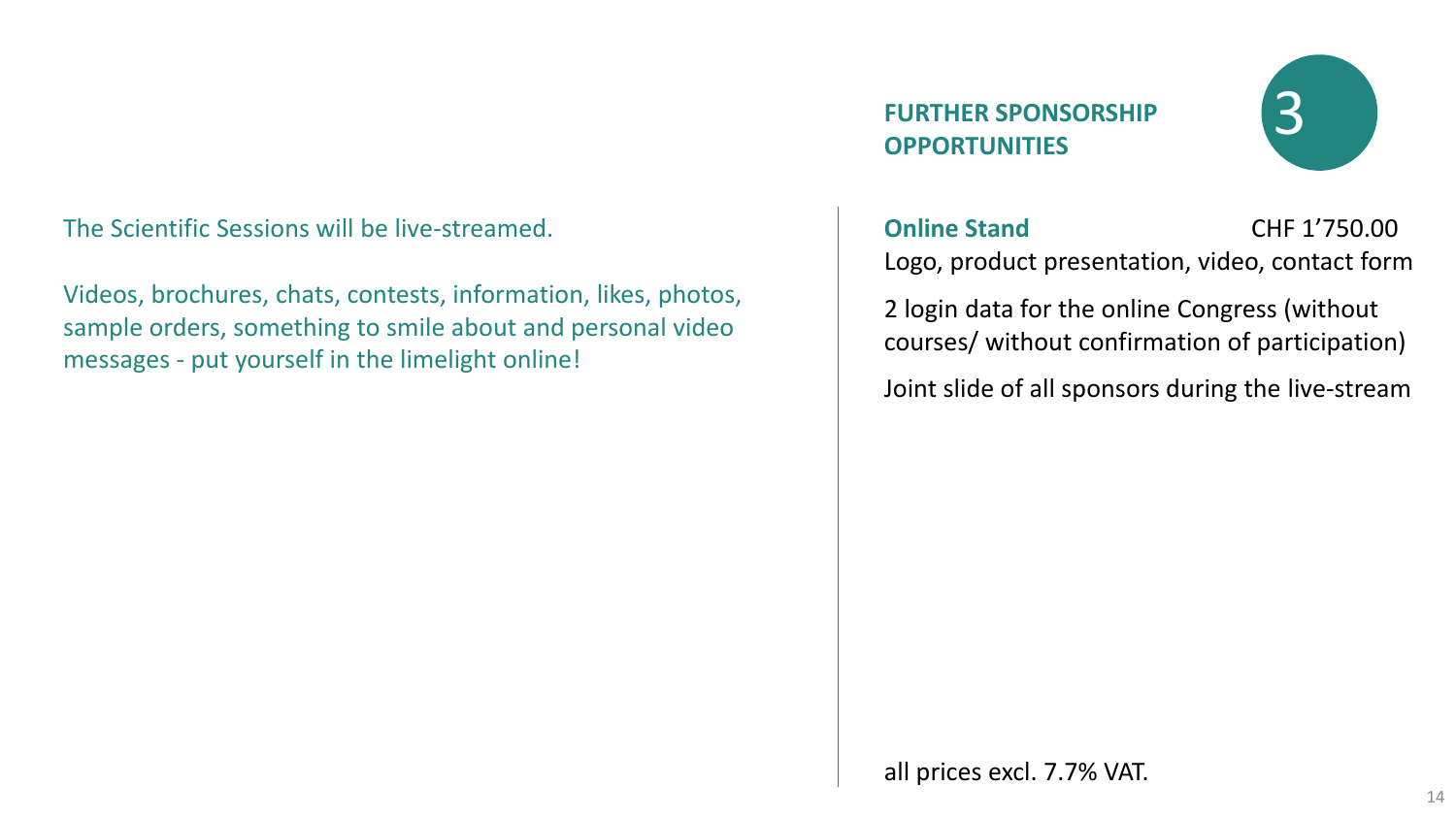

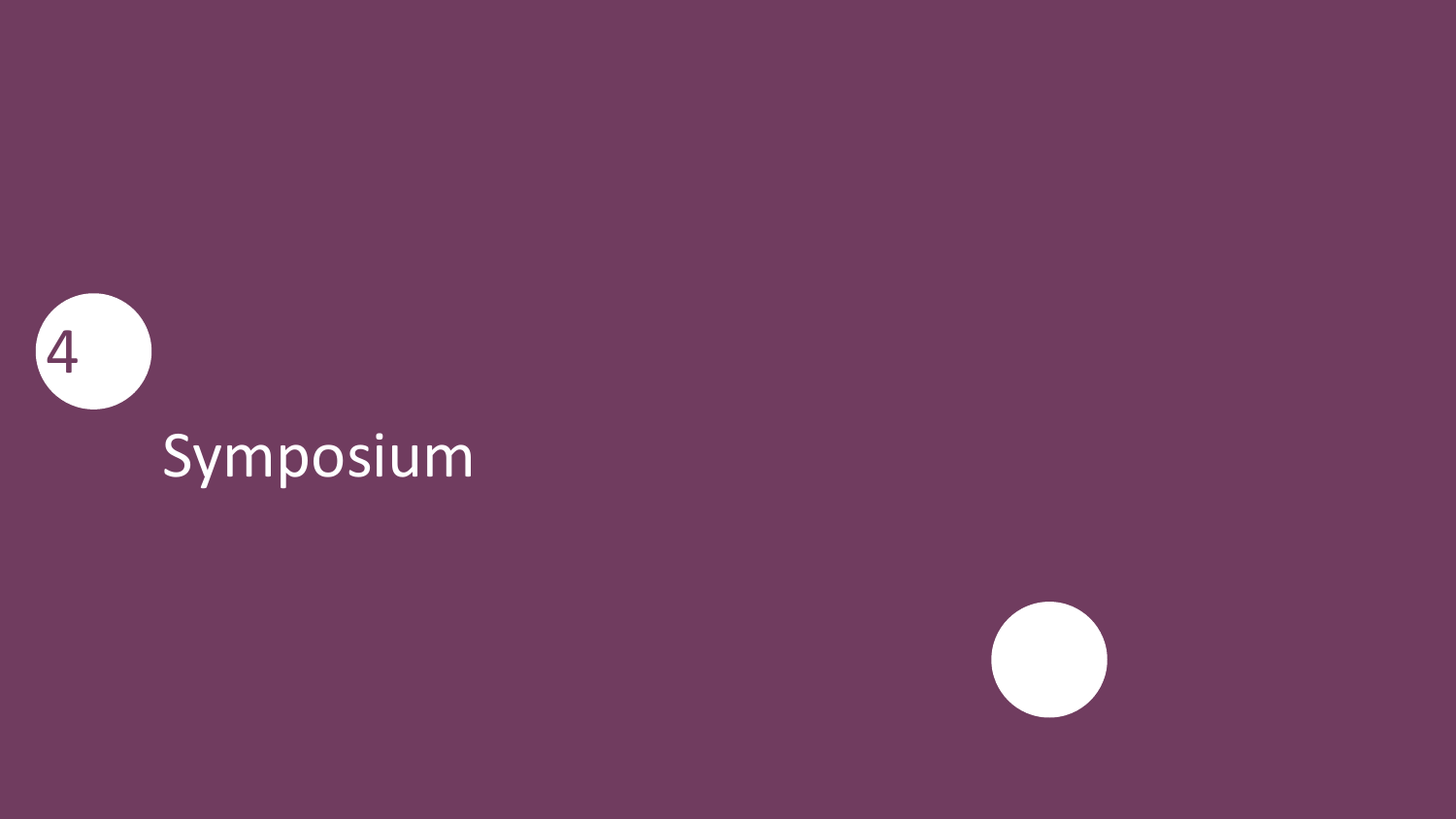



#### **Lunch Symposium** Room from 81 persons CHF 14'350.00 60 minutes Booking of a stand of at least 8 m<sup>2</sup> incl. room assistance and technicians

#### **Coffee Symposium** CHF 7'330.00

20 minutes Stand booking of at least 8  $m<sup>2</sup>$ 

**Breakfast Symposium CHF 5'320.00** 30 minutes Stand booking of at least 8 m<sup>2</sup>

all prices excl. 7.7 VAT.

#### **Offer includes** Room rental incl. standard equipment Live-stream Mention in the Booklet Programme Publication on the website

#### **Surcharge**

external speakers CHF 2'100.00

#### **Subject**

To be submitted to and approved by the Scientific Committee.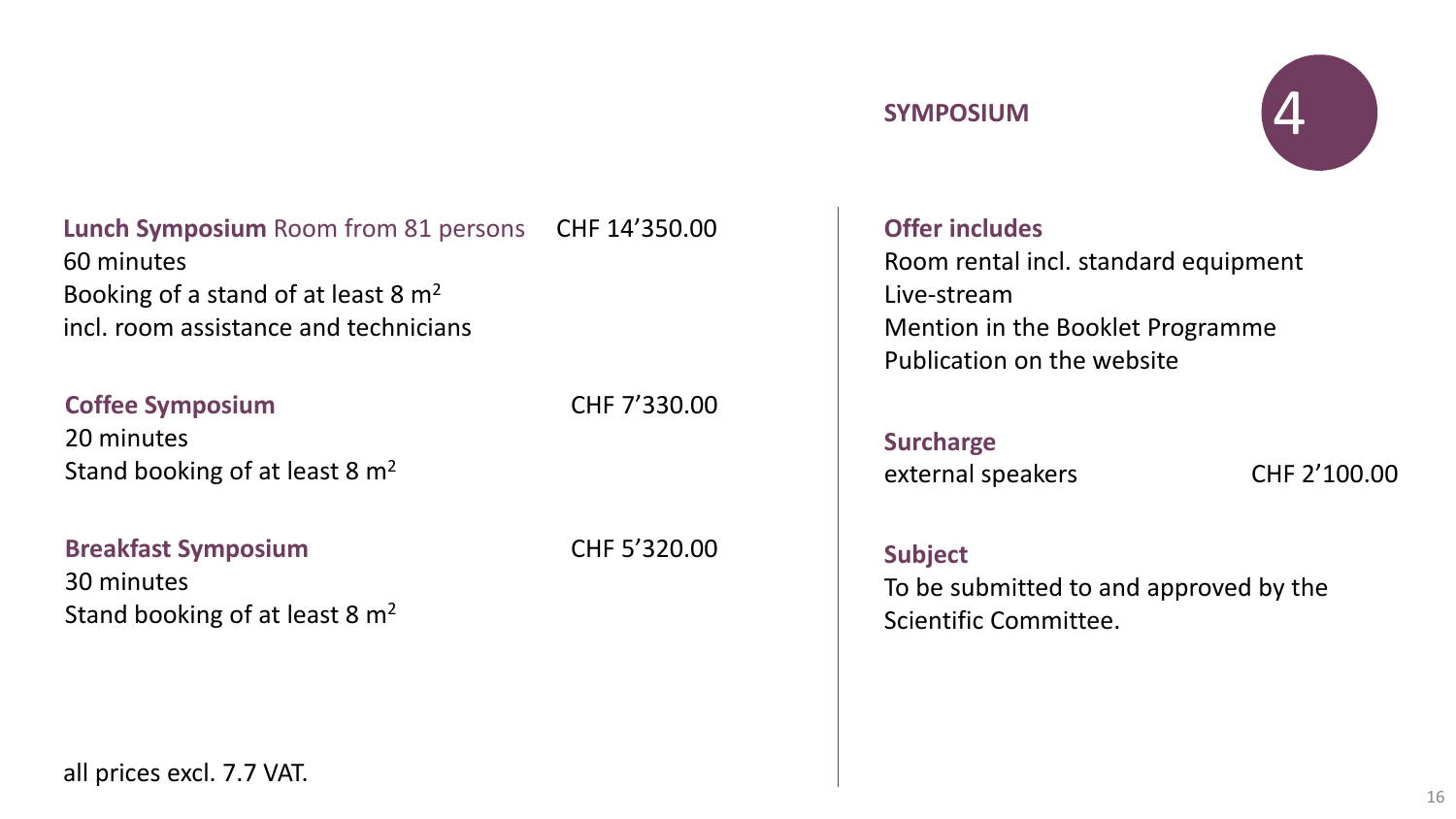# Contact and Conditions

5